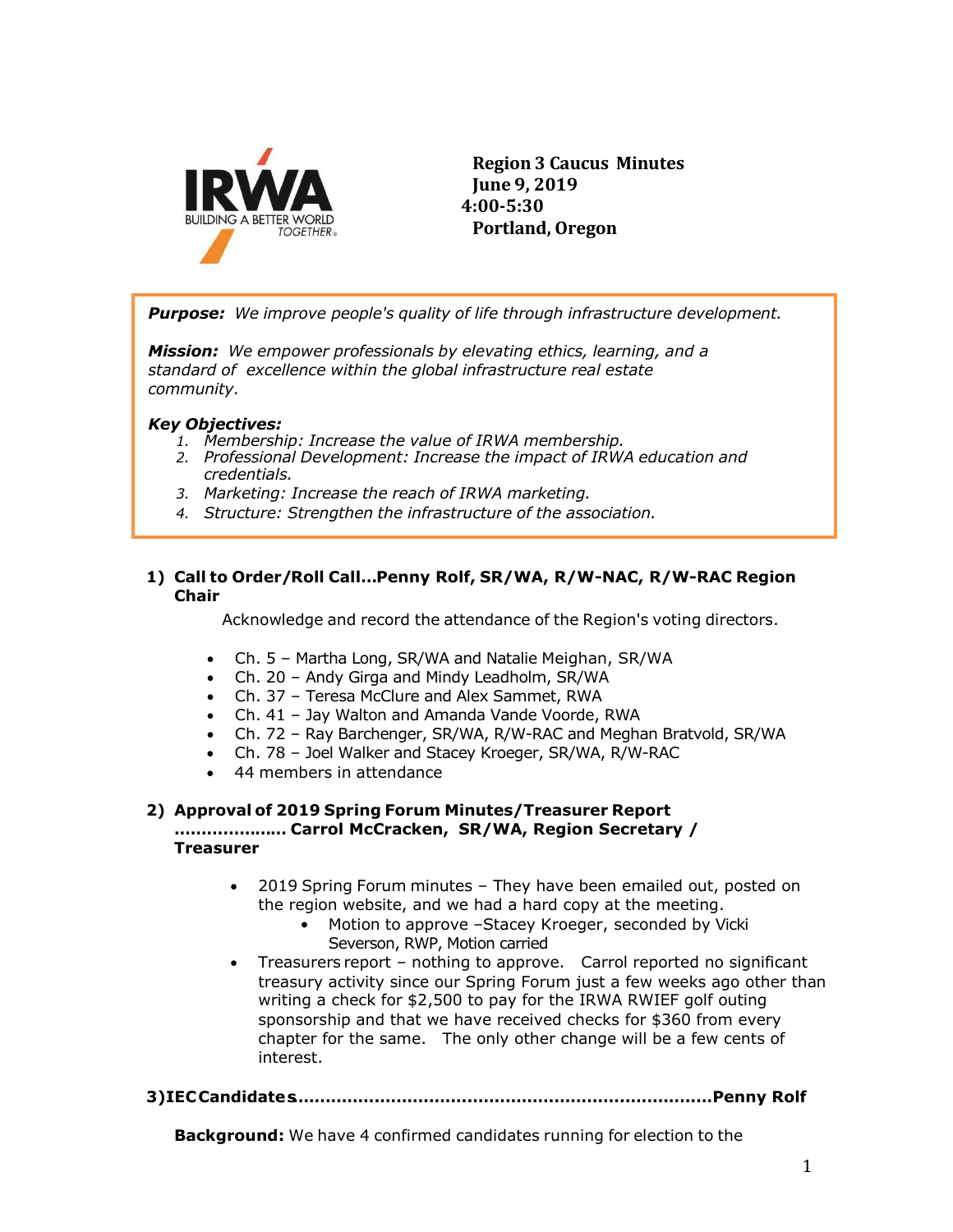International Executive Committee at the June Board of Directors Meeting.

International Vice President Candidates-

- Jake Farrell, SR/WA
- Ana Rausch, SR/WA Gave a short presentation

International Secretary –

- Brett Farner, SR/WA Gave a short presentation
- Judy Jones, SR/WA
- Stewart Anderson, SR/WA Gave a short presentation

# **4) DirectorsVotingInstructions………………………Michelle MacMillan,SR/WA**

## **Region INEC Representative**

- Michelle MacMillan went through the voting instructions and check in information
- Anyone who is not a voting director must sit at the back tables.
- Penny Rolf mentioned every voting director should have gotten a packet of information mailed to them. The main things are bylaw changes which include a corporate membership, and clarification that a person will only have one vote at the board meeting if a person holds both advisory council and director positions. Everyone is welcome to come to the meeting.

#### **5) IGC Meeting Recap – ………………….…….…Penny Rolf & Dan Lesher, SR/WA Region Chair/Region Vice Chair**

- Draft minutes have been assembled and are available for viewing
- Penny gave a recap of the meeting and minutes

# **6) Potential 2018-2019 IEC Officers…………………………………….……. Penny Rolf**

International President:

• Aimie Mims, SR/WA, R/W-AMC, R/W-NAC

International President Elect:

- Sharon Slauenwhite, SR/WA (up for election)
- International Vice President:
- 2 candidates running for this office (up for election) International Treasurer:
	- James Olschewski, SR/WA, R/W-NAC (up for election)
- International Secretary:
	- 3 candidates running for this office (up for election)

## **7) Governance Task Force Update……………………………….. Carrol McCracken**

- Presented information from GTF.
	- o Governance change came to a halt in Edmonton.
	- o 10 members for the Region and IEC members.
	- o Have been going through past documents to understand reasons for proposed changes, and talked about multiple reasons that have been put forth for the changes
	- o Everyone can access minutes that are posted on the Member Network and have been emailed out
	- o Task Force will be meeting tomorrow to review our strategic plan with a goal to present something to the IGC/IEC in September. Further work will be at the discretion of the IGC/IEC.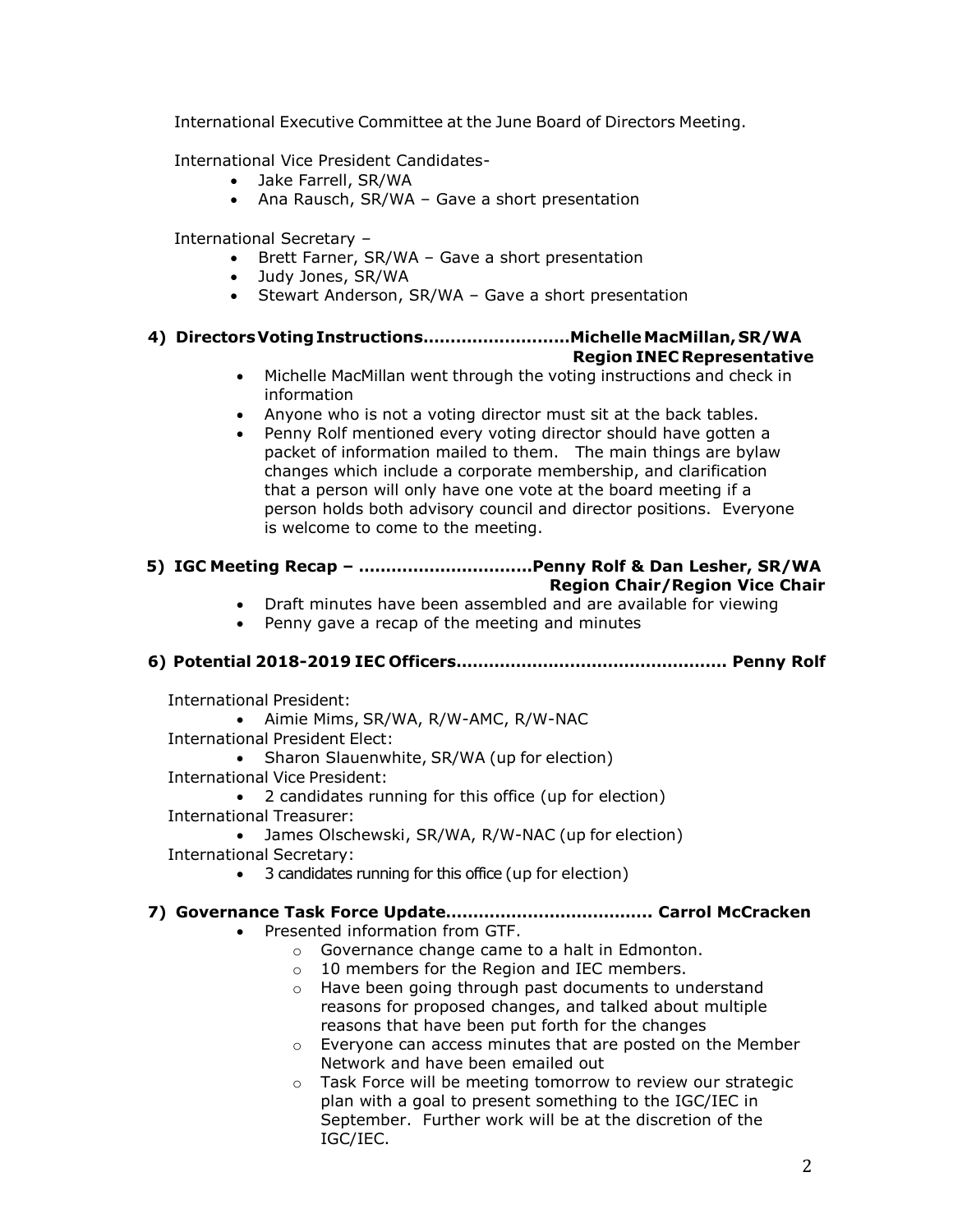- o There was a question if the change in CEO will change the direction of the GTF. That question has been posed but not answered yet. It may come up tomorrow in the GTF meeting.
- o He will still take responses to the questions that were emailed out.

# **8) Foundation Report……………….…….………...Craig Poorker, SR/WA, R/W NAC**

- Provided Monday night event information update, which will have live music and free food.
- Gave an update on the Handbid app for the silent auction
- Visit the booth and you can participate in the 50/50 raffle. At the booth they also have a business card drawing where they will be giving away 2 free classes and one conference registration.
- Each Region is getting 2 backpacks which can be given away or used as fundraiser items.
- Update on Steve Grandin's fundraiser motorcycle ride
- Thanked Region 3 for its platinum level sponsorship
- Discussed forms for donations that can be made after the Board of Directors meeting
- Mentioned the great job done with the foundation by Brett Farner.
- After the golf outing, Region 3 will receive extra can koozies which can be given out at a future meeting.

# **9) Committee/COP Reports**

- Roger Osthoff International Transportation Committee
	- − Met this morning. They will try to formulate a guide for goals for the next few years
	- They are a resource for a list of speakers and ideas for presentations will be developed for chapters and forums
- Michelle MacMillan, SR/WA International Nominations and Elections Committee
	- − Nothing beyond what was presented earlier when discussing elections at the conference board meeting
- Joel Walker Appraisal COP
	- − Goal is an effort to update 4-day partial acquisition class and to get a one-day partial acquisition class for nonappraisers
	- − Attendee who is a MAI says SR/WA isn't seen as an important designation in eminent domain hearings, so that needs to be improved
- Brian Currie, SR/WA International Electric Utility Committee
	- − Well organized committee, mentioned incoming chair
	- − Considering putting on a seminar which may be done in
	- conjunction with 2020 Spring Forum in Minneapolis • Carrol McCracken – International Public Agencies Committee
		- − Amanda Vande Voorde has volunteered to be our new
			- Public Agencies Region 3 Representative on this Committee − Mentioned how there was a goal to get more members
		- active that are employed our local public agencies
- Stacey Kroeger International Relocation Committee
	- − Updates are being done on Course 505 Advanced Residential Relocation and Course 506, Advanced Business Relocation
	- − Coming up with a new toolbox for Federal Aid Policy Guide
	- − FAQ has not been updated yet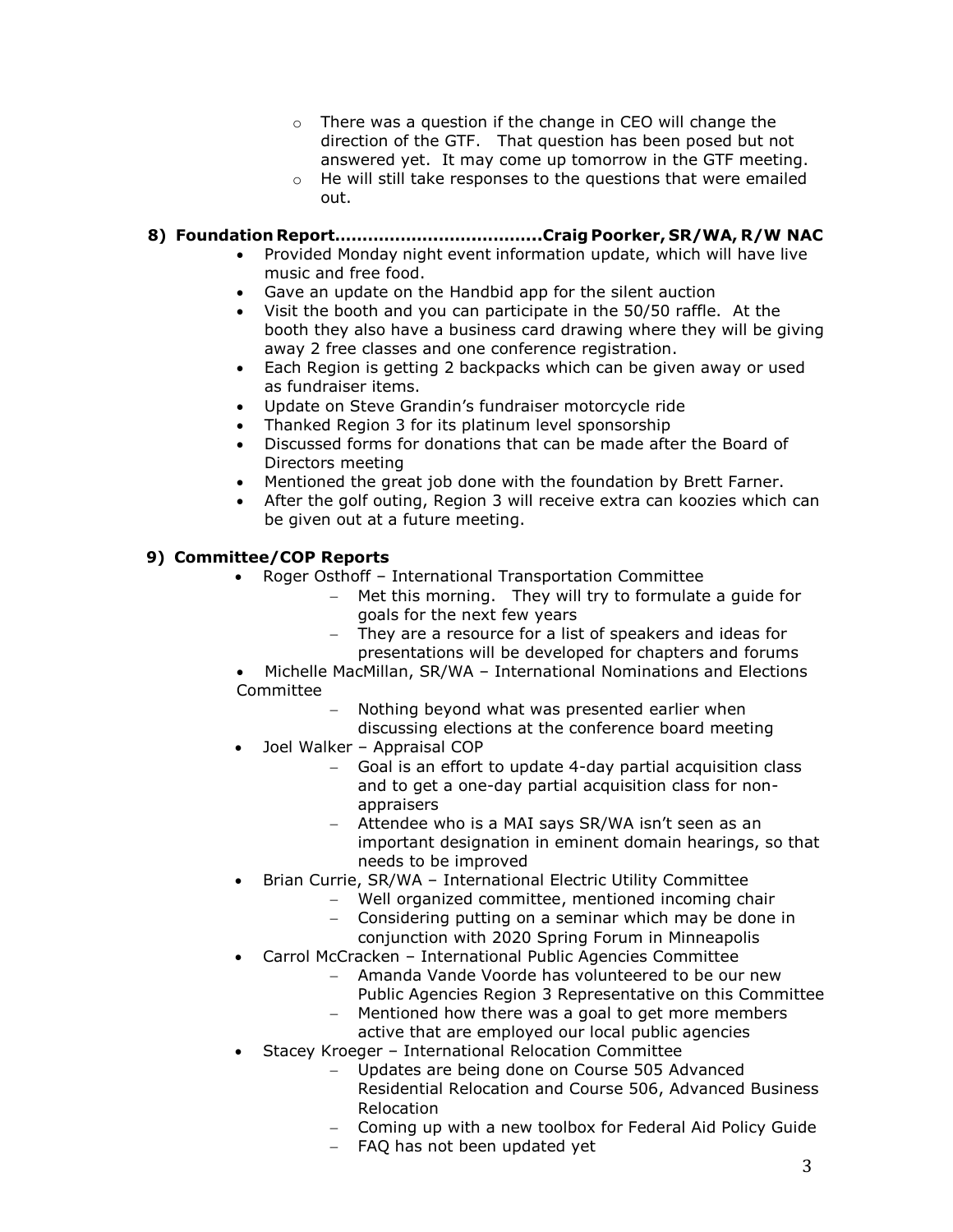- − For relocation, getting new specs up as laws are updated
- Mike Murray, SR/WA, R/W-NAC International Ethics Committee
	- − Will be working on next year's strategic plan for 2019-2020
	- − Will be reviewing and updating some vague disciplinary procedures
	- − Long term goal of updating the ethics rules, which will be a multiple year process
	- − Ethics officers have been asking for more direction on investigative processes. Will be developing a checklist.
	- − More open communication with IGC. It may be a quarterly or annual high-level report of complaints while maintaining confidential details.

#### **10) YPReport…………………………………………...… Amanda Vande Voorde, RWA**

- Sarah Cook will be taking over as the Region Representative going forward
- They would like to get more active Young Professionals
- They raised \$660 for the RWIEF this spring at the YP event
- Mentioned Faye Gillespie and Kelsey McGregor as the scholarship recipients attending this conference. The YP group hopes to have them attend next year and hope to offer more scholarships next year.
- Encouraged all YP's from the Region to attend the 2020 Annual Conference.
- Will post the reports from the scholarship recipients on the Region website

#### **10) 2020 Conference Update…………..…… Mindy Leadholm, SR/WA/Dan Lesher**

- Have ordered IRWA conference pins and they will be distributed
	- Please pick up your shirts
	- They have been shadowing the group in Portland
	- They have reserved March 15-17, 2020, are set for the 2020 Spring Forum in Minneapolis. This will be at the same hotel as the 2020 Annual Conference so everyone can be familiar with the site.
	- They will do another presentation at the Fall Forum. Please let them know of anything you like or anything you think could be done better and pass that information along to them.

## **11) Upcoming Meetings…….…………....……………………..…………… Roger Osthoff**

- Chapter 37 is hosting, and the forum location is in Chesterfield, MO
- The forum is Sept. 22-24 a flyer is posted on the Reg. 3 website
- YP social is an Ax throwing event on Sunday, Sept. 22
- Fall Forum meeting, lunch, presentation, and Top Golf event will be on Monday, Sept. 23
- Tuesday, Course 902, Property Descriptions

#### **12) Adjourn**

• There was a Motion to adjourn by Stacey Kroeger and a second by Roger Osthoff. Motion carried